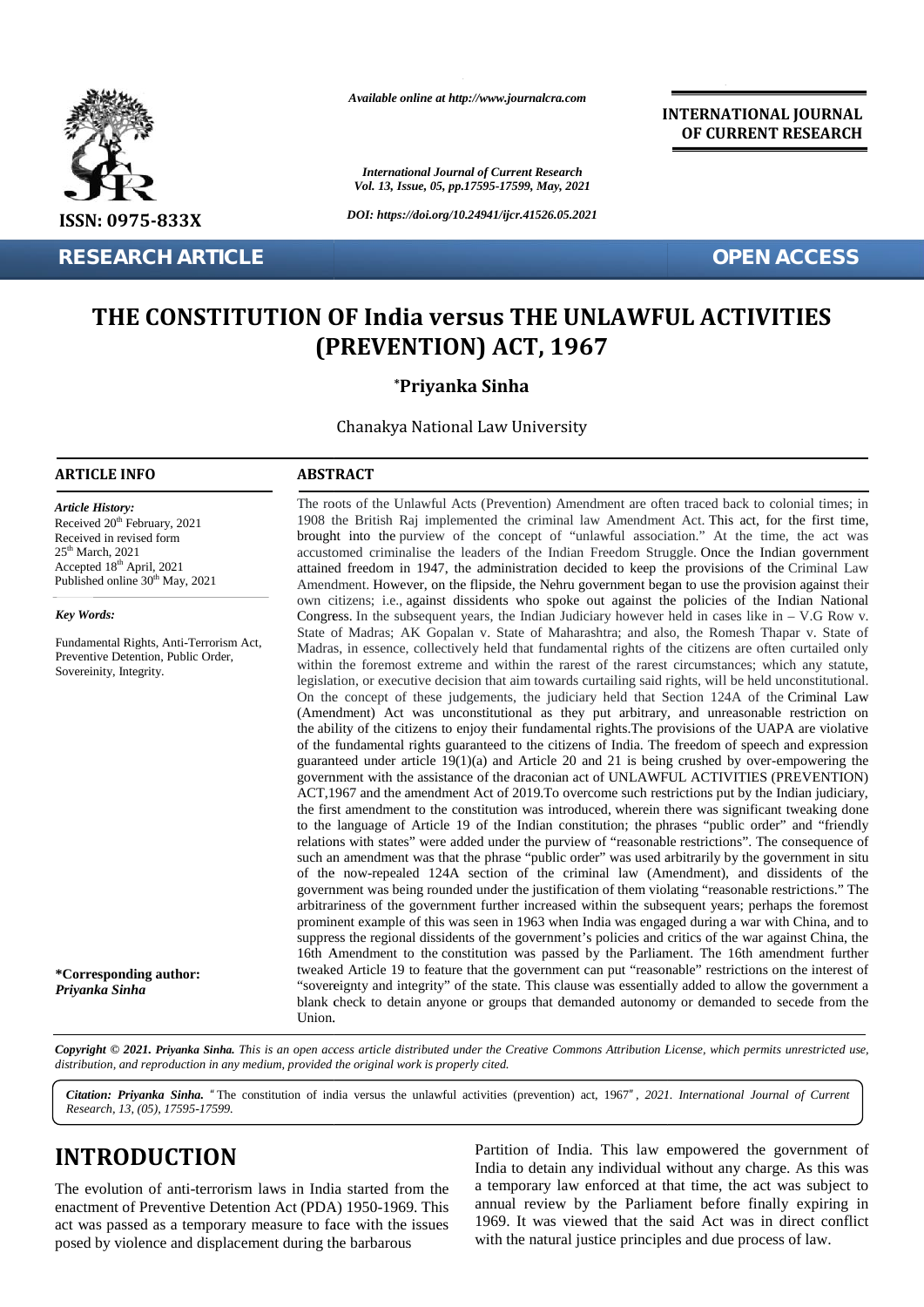For instance, the highly conflicted Act AFSPA gave enormous power in the hands of military to act alongside the police in designated "disturbed areas". It vested the soldiers with greater power to use force against civilians than the police are allowed.

**The National Security Act 1980(NSA):** Was enacted which empowered Centre as well as State government to detain an individual for a maximus period of 12 months. This Act further provided that a person can be detained for up to 10days without being informed about the grounds of detention. It was also given in the provision to withhold the information supporting the detention in public interest and the detained person cannot have the right to legal aid during such detention period.

**Terrorist and Disruptive Activities (Prevention) Act 1985 (TADA):** Was another experimental act of legislature to counter the issue of terrorism. It has vague definitions but loose provisions. This law, a special TADA courts were set up for trial of accused of terrorist activities in areas which were marked as "terrorist affected areas" by the government of India. This Act also created new offences which are criminal in nature and other procedural powers for police personnel. One special and extraordinary feature of TADA is that it even makes those confession admissible which is given to a police officer. This feature is exception to Section 25 of Indian Evidence Act. Thus, it resulted in custodial abuse and torture of arrested person under TADA by the police officers. In the guise of fighting terrorism, this law was used to detain marginalised communities as well as against trade unions. About, 76,000 people was arrested when TADA came into during 1985 to 1995 and the conviction rate for these arrests was less than 1%, which meant thousands were wrongfully incarcerated.

**Prevention of Terrorism Act, 2001(POTA):** Was brought in black and white in the wake of 9/11 in the United States. This act enhanced the power of police, limits on the rights of defence and making police confessions admissible as evidence. National Investigation Agency Act 2008-2019 (Amendment) Act, was introduced within a month of Mumbai terror attack in 2008. It sanctioned the creation of a central agency to curb terror cases. The proceedings of NIA mandated the secrecy of identity of witness, which forecloses cross-examination on the behalf of defendants, making the trial patently unfair.

**The Unlawful Acts (Prevention) Amendment, 2019(UAPA, 2019):** This Act attempts to define the 'unlawful' activity, which refers to an action that supports or intends to support the secession of any part of India, or any act which "disclaims, questions, disrupts or intends to disrupts" the security, sovereignty and integrity of India. The punishment may extend up to seven years. Section 15 of the Act, defines 'a terrorist act' which refers to an act or intent to threaten or likelihood of threating the unity, integrity, security, economic security or sovereignty of India or to strike terror on the people of India. The punishment may extend to death sentence or life imprisonment if the terrorist act results in human loss. There are three cumulative conditions of terrorist crimes, i.e., means, intention and aim. Without these three elements the said prohibited act could not be considered as a terrorist act as it fails to differentiate itself from an ordinary crime. This Act also gave immense power to the government to declare certain organisations as 'unlawful associations' or 'terrorist

organizations.' Any membership of these said organizations, intentionally or unintentionally will amount to criminal offence. However, there is no definition of membership in the UAPA, which allows investigating authorities to use even the flimsiest of excuse to book people as member of these terrorist organisations, according to experts. Provisions of UAPA, 2019 is stricter than the domestic criminal law. The Act allows the police to complete the investigation within the time period of 180 days; the average time period provided under Criminal Procedure Code to complete investigation is 60 to 90 days. It also allows police to detain an individual for 6 months at a stretch without even producing any evidence against the accused. The remand could be given for 30days police custody which is double the amount under criminal law. The striking feature is there is no provision for anticipatory bail in UAPA, 2019. In cases of UAPA, it is difficult to get bail which lead to indefinite imprisonment even without conviction, without any evidence, witness and proof. Ultimately it appreciates the practice of custodial torture and other ill- treatment of person detained under said Act.

Another amendment with regard to investigation that has been brought is allowing searches, seizures and arrests based on "personal knowledge" of the police officers with prior approval of only Director General of Police, which means without a written validation from a superior judicial authority. "This interferes with the privacy and liberty of individuals which is not only by a fundamental right but also contravenes the provisions of the International Convention on Civil and Political Rights (ICCPR)", which protects against arbitrary or unlawful interference with a person's privacy and home. The burden of proof is on accused under UAPA cases. This is not only inconsistent with the fundamental norm but also impels the deliberate planting of evidence. The government can name individuals and label them as terrorist on the basis of suspicion, without following any due process. This new law has empowered low rank police officials of NIA to investigate such cases of UAPA. Thus, it provides a lot of room for discretion for how they want to prosecute, when and for what reasons. Such delegation of power gives unconfined power to the investigating authority.

#### **UNLAWFUL ACTIVITIES (PREVENTION) ACT, 1967: AN INFRINGEMENT OF FUNDAMENTAL RIGHTS?**

The Unlawful Activities (Prevention) Amendment Act, 2019,<sup>1</sup> expanded the scope and definition of the term "terrorist" which includes individuals under Section 35 &36 of Chapter VI of the Act. It also allows the Director-General of the National Investigating Agency to seize the property from any individual indulging in the act of terrorism under Section 25. The powers of officers within the rank of inspector and above to investigate cases under UAPA Section 43. A Review Committee to 'de notify the individual notified as a terrorist is also constituted by the Central Government thus it removes all the chances of any institutional mechanism for judicial review. There are objections to the amendment of Section 35. Firstly, that it extended the power to include within its scope the categorization of individuals as "terrorists" as well. Secondly, the new Amendment is contrary to the principle of 'innocent until proven guilty' which may also violate the International Covenant on Civil and Political Rights, 1967; it recognizes the mentioned principle as a universal human right.

<sup>1</sup>https://www.livelaw.in/pdf\_upload/pdf\_upload-362501.pdf viewed on 09 June  $2021$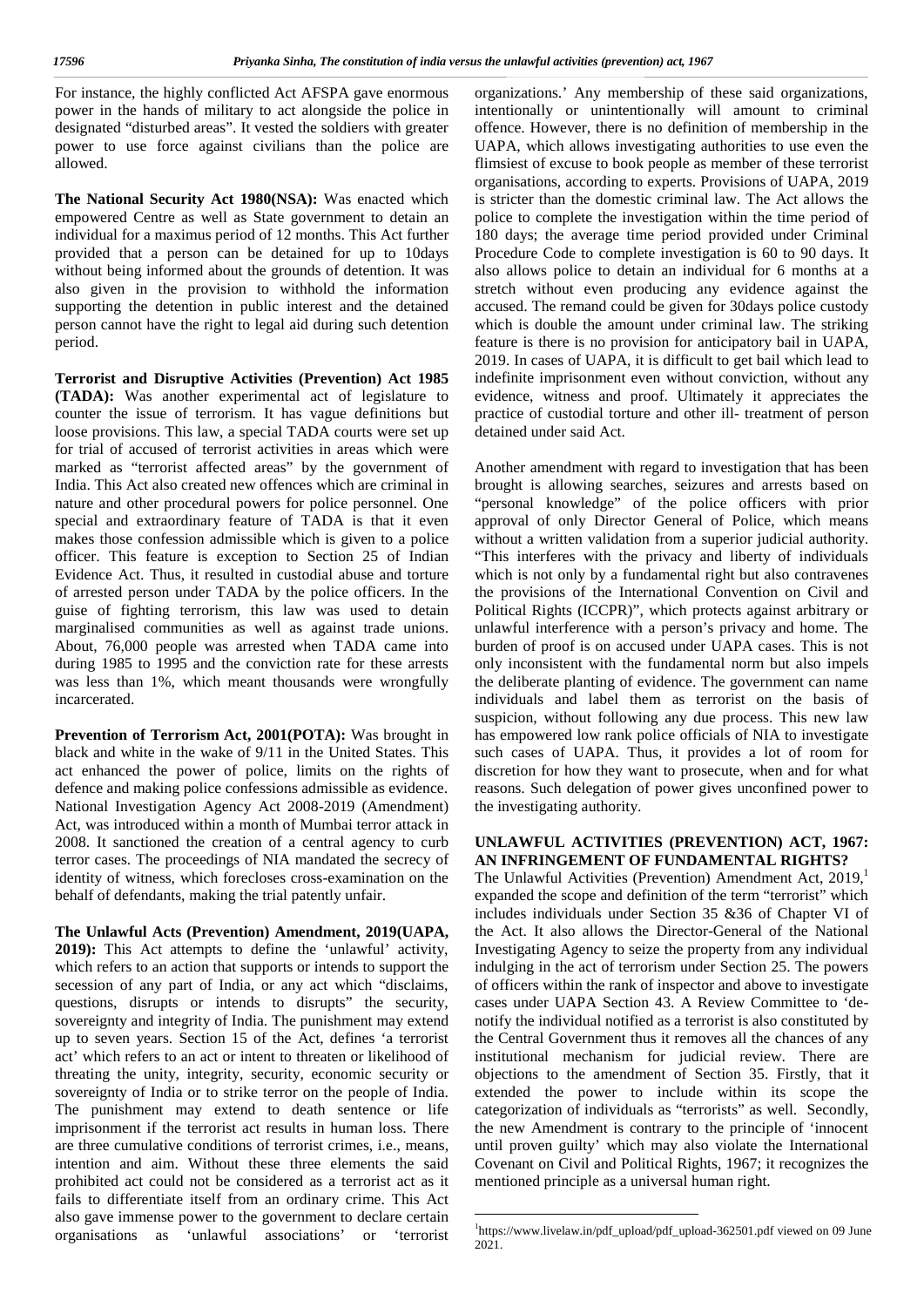Thirdly, it has been used to repress rather than to combat terrorism since the amendment provides that designation of an individual as a "terrorist" and that would not lead to any conviction or penalties. And, Fourthly, no objective criterion has been done for categorization. Thus, the government of India has been provided with "unfettered powers" to declare any individual as a "terrorist". Public Interest Litigation is filed in the Apex court of India against the Unlawful Activities (Prevention) Amendment Act, 2019 (UAPA). The petitioner named Sajal Awasthi,<sup>2</sup> filed the PIL against the present UAPA, 2019 to declare it unconstitutional as it infringes the fundamental rights namely; Articles 14,19, and 21 of the Indian Constitution. It also does not provide for any opportunity for an individual to justify his case before the arrest. The petitioner also said that

*"Right to Reputation is an intrinsic part of the fundamental right to life with dignity guaranteed by Article 21 of the Constitution of India. Therefore, tagging any individual as 'terrorist' even before the commencement of fair trial or any application of judicial mind over it, does not adhere to procedure established by law."*

The most arbitrary and opposition of fundamental rights is the powers related to arrest and detention of an individual under UAPA cases. Chapter IV of this Act, says, that the physical element required to establish that an individual or organisation is engaged in "terrorist activities" if it involves making or use of bombs, dynamite, other explosives or inflammable substances, or by any other means of whatever nature, which is likely to cause harm to the population.<sup>3</sup> Even if a foreign individual makes a speech against the government of India, that person may also get detained under the provision of this Act as they could contend that his speech could terrorise the people of the country.<sup>4</sup> The UAPA Act, generally give less significance to the establishment of *Mens Rea* in relation to a terrorist activity. Hence, to establish *mens rea*, the government only has to establish a relation between the individual or organization that may 'likely' to cause terror in the mind of people. This act allows to detain the foreign individual who may make speech against the government under mere presumption that his speech may likely to cause terror in the people.<sup>5</sup> In Joginder Kumar v. State of U.P, the supreme court held that in answering the question of law of arrest and the power of executive to implement the UAPA act; held that

*"No arrest can be made because it is lawful for the police officer or the government to do so. The existence of the power of arrest is one thing and the justification for the exercise of such power is quite another."<sup>6</sup>*

Or See,

The government sometimes refuse to provide substantial justice which is a clear violation of supreme court's guidelines given in various cases. Under section 43A of the UAPA act which give the *Power to arrest, search etc*… the authority is designated on the mere basis of belief or from 'personal knowledge', or 'from any document, article or any other material to furnish evidence of the commission' of an offence under the UAPA Act. Under this section the officer who is making the arrest only needs to inform the suspect. The information 'maybe' given to suspect or may be made 'as soon as possible'. It is not legally binding as well as no time limit has been set to the arresting officer to make sure that the suspect has been informed about the charges. Thus, there is a large scope of abuse of power and arbitrary action by the police officer. The amendment of 2008 in the UAPA act extended the detention period before framing the charges from 90 days to 180 days which is highly unusual. It is an easy process to extend the detention period for the public prosecutor after the said 90 days period of detention which is again highly unusual for the normal procedure. The general rule is the public prosecutor must prove that there might be a slight chance of substantial risk if the arrested person will get out of custody. But under Sec 43A of UAPA act only a statement of investigation in progress is enough to get the extension period for detention of the person after passing of 90 days in custody. If we compare on international ground then we will get know that, the UK Terrorism Act only permits a detention of 28 days; the US law allows for a detention for 7days; in Australia the time can held before making the charges is limited only to 24 hours.

In Maneka Gandhi v. Union of India, the supreme court held *"the procedural law must be just and fair and reasonable"* but unfortunately none of these guidelines matches the provisions of UAPA act.

In DK Basu v. State of West Bengal, further the court laid down the guidelines for making arrest by the police and made it mandatory to be followed by the executive. The one of the guidelines is the friends and family of the arrested person must be notified; however, in UAPA act the arresting authority is not required to make any of these notifications. Even the right to consult desired advocate is not provided under this act.<sup>7</sup> Section 51A of UAPA act, an amendment was added in 2008 that, the central government may "seize, freeze and prohibit the use of funds, financials, assists, or economic resources of the individuals suspected to carry out terrorist activities under the definition of this act." The critical point of this amendment is the scope is limitless so it could be possible that on a mere suspicion the government may literally destroy the livelihoods through controlling the finances. It is hot discussed section of whole UAPA Act, it took the concept of presumption and innocence to upside down. The section 43A of the UAPA act says that if a "definitive evidence" came up against the accused, then "the court shall presume" that the accused has committed the offence. Now the crucial matter of fact is "what is definitive evidence under this section?"; the answer is that the clause that speaks about is subject to scrutiny or checks before the commencement of judicial trial. Thus, there is a little scope for manipulation of evidence.

<sup>2</sup>https://www.scobserver.in/court-case/association-for-protection-of-civilrights-v-union-of-india viewed on 09 June 2021. And See also, WP (C) 1076/2019

<sup>3</sup>South Asia Human Rights Documentation Centre, and Ravi Nair. "The Unlawful Activities (Prevention) Amendment Act 2008: Repeating Past Mistakes." *Economic and Political Weekly*, vol. 44, no. 4, 2009, pp. 10–14. *JSTOR*,

<sup>&</sup>lt;sup>4</sup>http://journals.christuniversity.in/index.php/culj/article/view/378/285 viewed on 09-06-2021 13:22.

B D, 'Judicial Analysis of The Constitutional and Procedural Safeguards Against Arbitrary Arrest and Detention' (2013) 2 Christ University Law Journal<br><sup>5</sup> SINGH, ANUSHKA. "Criminalising Dissent: Consequences of

UAPA." *Economic and Political Weekly*, vol. 47, no. 38, 2012, pp. 14–

<sup>&</sup>lt;sup>6</sup> B D, 'Judicial Analysis Of The Constitutional And Procedural Safeguards

Against Arbitrary Arrest And Detention' (2013) 2 Christ University Law Journal.

<sup>7</sup> B D, 'Judicial Analysis Of The Constitutional And Procedural Safeguards Against Arbitrary Arrest And Detention' (2013) 2 Christ University Law Journal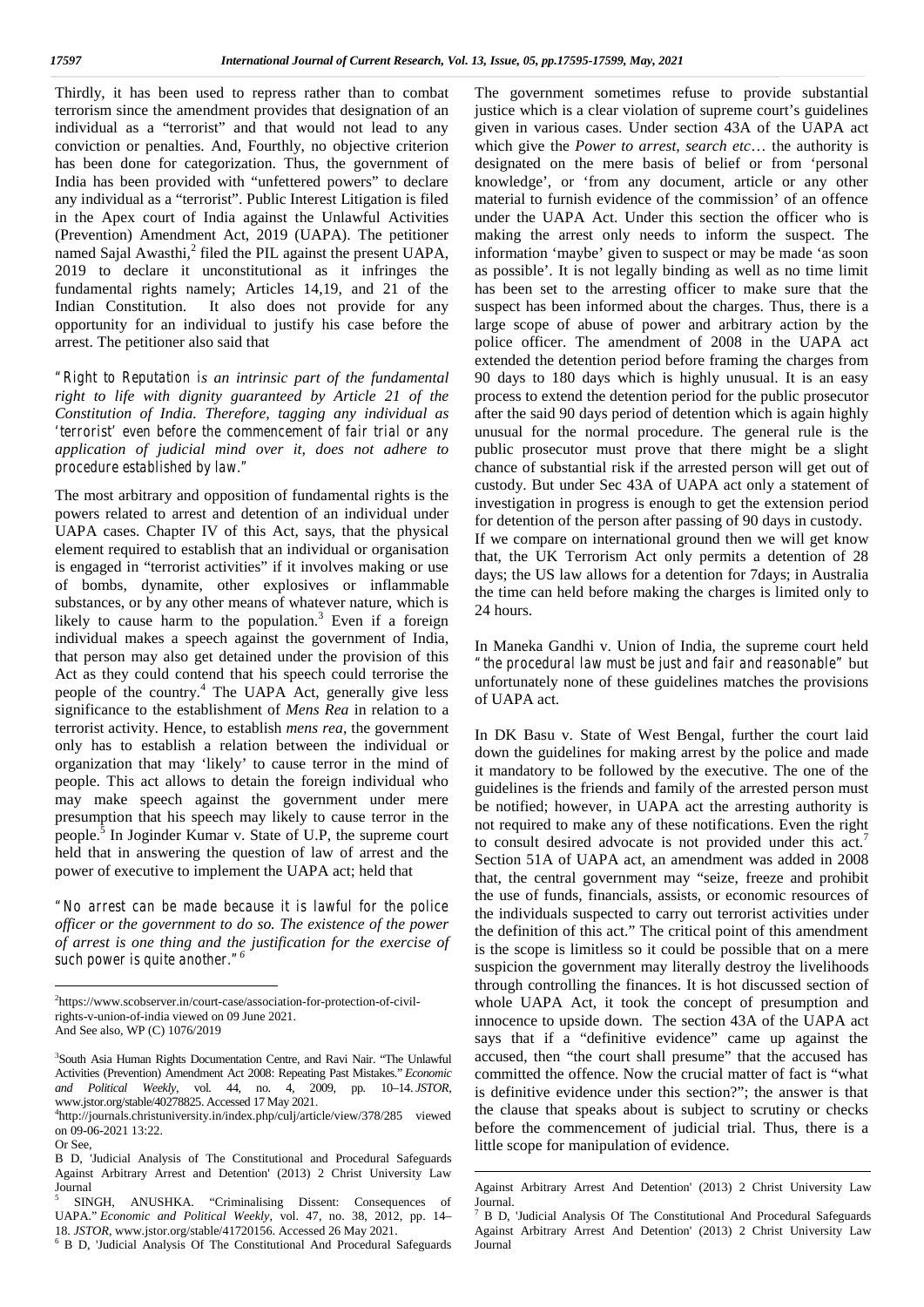The Article 20 gives the concept of presumption of innocence, that a person is innocent until proven guilty. This concept is also a worldwide accepted concept under law and justice and the National Human Right's commission, while speaking on the concept of presumption of innocence, opined that

#### *"Breaching fundamental principles of fair trial, including the presumption of innocence, is prohibited at all times."*

The principle of presumption of innocence had been upheld repeatedly by the Supreme court of India in the landmark case of Babu v State of Kerala and Ors.,

#### **THE CONTINUING THREAT OF INDIA'S UNLAWFUL ACTIVITIES PREVENTION ACT TO FREE SPEECH:**

The Unlawful Activities (Prevention) Act 1967 (UAPA), was enacted to combat terrorism and for the prevention of unlawful activities associated with any kind of terrorist organization or group or any individual for the security, sovereignty, and security of India. Throughout the years it has been amended for effective application and to serve the first intent of the act. The UAPA has been amended on multiple occasions to include the changing techniques of terrorism, from shifting the burden of proof for extra-territorial arrests. the foremost recent amendment that came was the Unlawful Activities (Prevention) Amendment Act, 2019 (UAPA, 2019) which expanded the very definition of "terrorist" to incorporate individuals under Section 35 and 36 of Chapter VI of the Act. It allows the DG of NIA to seize the property from proceeds of terrorism under Section 25 then the powers of officers with the rank of inspectors and above to investigate cases under UAPA Section 43. The review committee is there to "denotify" the person as a terrorist is constituted by the central government. Hence, it scraps the whole concept of judicial review.

The foremost contention to this amendment is under section 35, which categorizes the organization as a terrorist organization. It extends the power to that extent where an individual can also be declared a 'terrorist' under this amendment act of the UAPA Act. Another amendment in violation of the principle of innocence, that implies the principle of 'innocent until proven guilty' and also violates the International Covenant on Civil and Political Rights, 1967which recognizes the mentioned principle as a universal right. Again, it's getting accustomed to repressing instead of combat terrorism since the amendment provides that designation of a private as a terrorist that may not end in any conviction or penalties. Lastly, no objective criterion had been laid down for categorization. Thus, it gives unfettered powers in the hands of the government to declare any individual a terrorist.

**PETITIONS CHALLENGING THE UAPA'S CONSTITUTIONALITY:** The petition filed by the Association for protection of Civil Rights (APCR) contended that the new Section 35 allows the Centre to designate a person as a terrorist and add his identity in Schedule 4 of the Act while earlier only organizations may be notified as terrorist organizations. The amendment doesn't specify the grounds of terming a person as a terrorist which "conferring of such a discretionary, unfettered and unbound powers upon the Central government is antithesis to Article 14."

Another instance of the usage of the draconian UAPA was witnessed when the Delhi Police booked a student of Jawaharlal Nehru University Umar Khalid and Meeran Haider and SafooraZargar, another two other students of Jamia Millia Islamia (JMI) University under UAPA. The scholars from JMI were arrested for allegedly hatching a conspiracy to incite communal violence over the CAA which the police said was a "premeditated conspiracy." The Amnesty International executive director<sup>10</sup> seasoned the news that the Jammu and Kashmir police invoked UAPA against the journalist Masrat Zahra under Section 13 for "uploading anti national posts on Facebook with criminal intentions to induce the youth and glorifying anti-national activities" and Peerzada Ashiq for stories on 'diversion of COVID testing kits' said that it "signals the authorities' tried to curb the right to freedom of expression."<sup>11</sup>

This intimidation against journalists endangers the tried to address the COVID-19 pandemic. The police validated the cases that was brought against the journalists saying that Masrat Zahra's post could 'provoke public to disturb law and order'<sup>12</sup> and Peerzada Ashiq's story 'could cause fear or alarm within the minds of public'. He also said that UAPA has been accustomed "target journalists and human rights defenders who criticize government policies." In the case of Anuradha Bhasin v. Union of India,<sup>13</sup> the Jammu and Kashmir police had also invoked Section 13 of UAPA against those who were accessing social media through VPNs to dodge the longest ever internet ban imposed by the government. the government said that it was needed to be done "to curb the misuse of the sites by miscreants for propagating false information/rumours."

The Supreme Court held: *"A Responsible Governments are required to respect the freedom of the press at all times. Journalists are to be accommodated in reporting and there is no justification for allowing a sword of Damocles to hang over the press indefinitely." The Freedom of speech and expression and the freedom to practice any profession or carry on any trade, business or occupation through the medium of internet enjoys the constitutional protection under Article 19(1)(a) and Article 19(1)(g). Thus, the restriction upon these fundamental rights must agree with the mandate under Article 19 (2) and (6) of the Constitution, inclusive of the test of proportionality and any order suspending internet services indefinitely is impermissible under the Temporary Suspension of Telecom Services (Public Emergency or Public Service) Rules, 2017. Any orders which suspend the internet facility issued under the Suspension Rules, must adhere to the principle of proportionality and must not extend beyond the necessary period.*

Thus, it is subject to judicial review if any order suspends the internet under the Temporary Suspension of Telecom Services (Public Emergency or Public Service) Rules, 2017.

<sup>9</sup>https://www.huffpost.com/archive/in/entry/delhi-riots-police-books-umar khalid-meeran-haider-safoora-zargar-under-

uapa\_in\_5e9fb770c5b6a486d0811c0c viewed on 09-06-2021 13:22.

<sup>&</sup>lt;sup>10</sup>https://www.amnesty.org/en/latest/news/2020/04/journalists-in-jammu-andkashmir/ viewed on 09-06-2021 13:22.

<sup>11</sup>https://www.bbc.com/news/world-asia-india-54655948 viewed on 09-06-

<sup>2021 13:22.</sup> <sup>12</sup>*"The post in question was an image on Instagram from 2018. It was from a religious procession and showed mourners holding up a poster of Burhan Wani, a militant who had died two years before."* <sup>13</sup>(2020) 3 SCC 637.

<sup>8</sup> (2010) 9 SCC 189-B